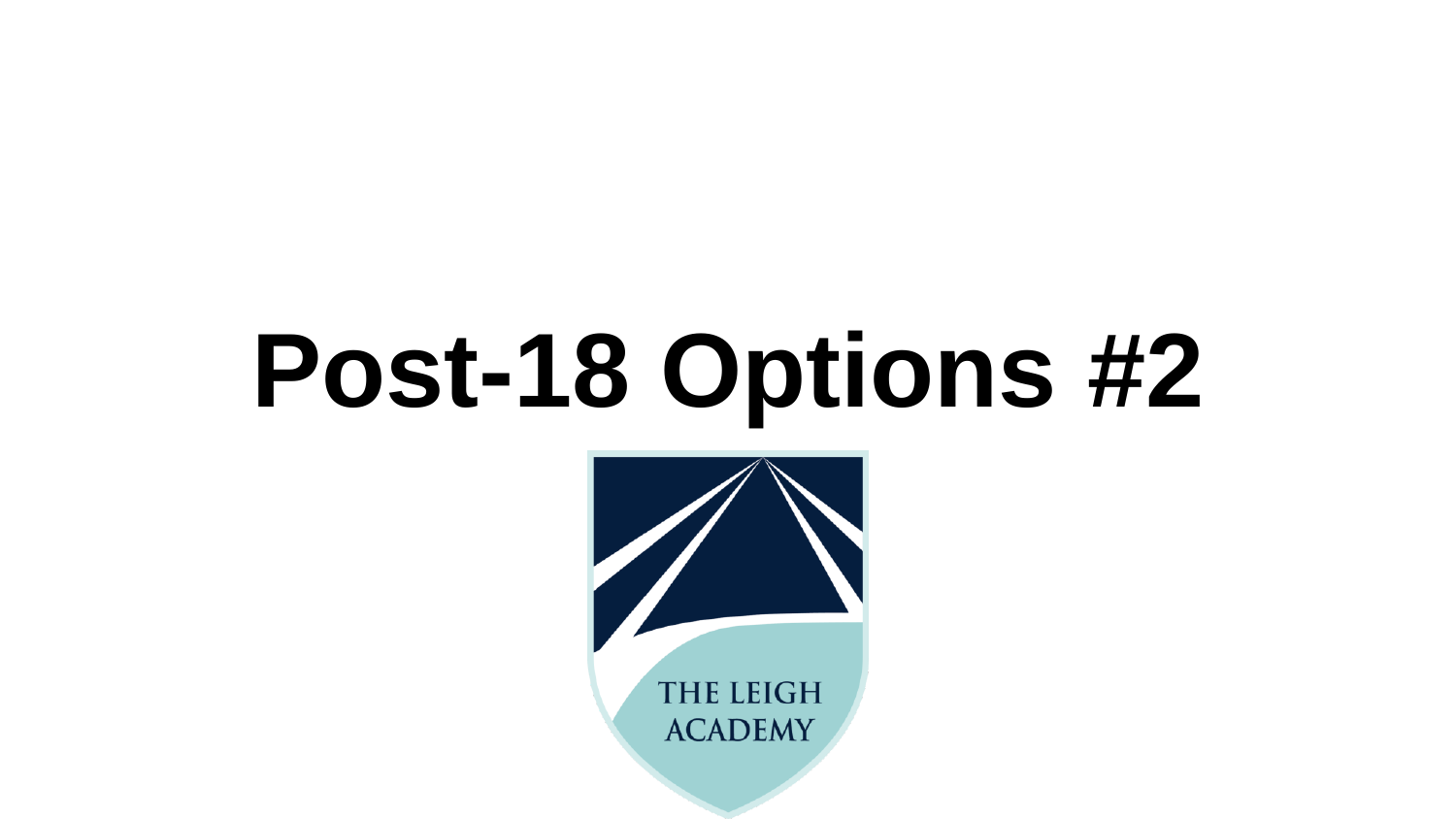## **What are my options?**

- **1. Employment**
- **2. Apprenticeship**
- **3. University**
- **4. Gap Year**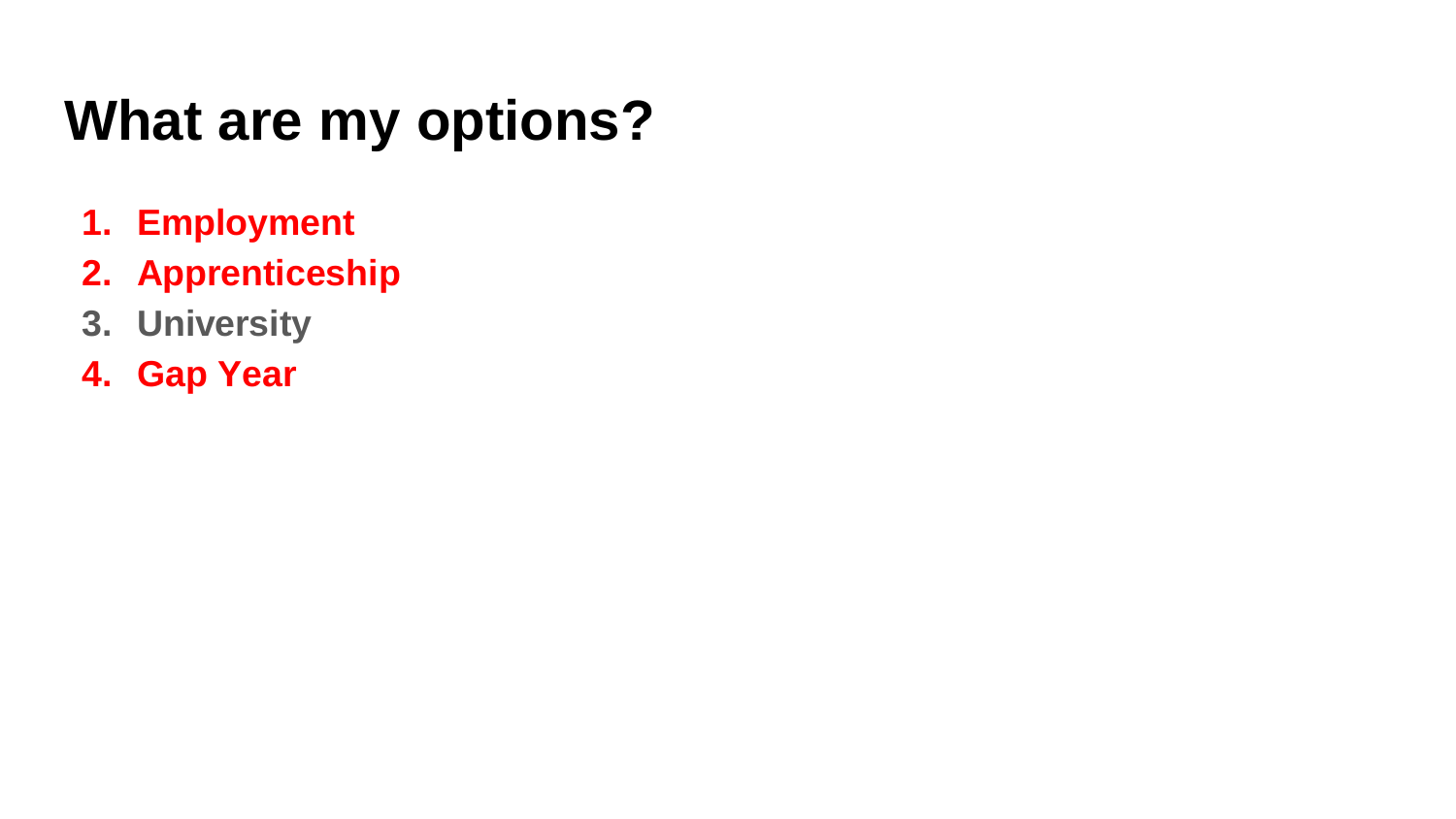**Step 1 - define a starting career**

**With an ageing population and increasing retirement ages, you are likely to be at work for about 50+ years.**

**In an age of rapidly advancing technology, many of the jobs you will do in your lifetime do not yet exist.**

**Experts predict that you could have upto 8 different careers in your working life.** 

**As a result, you only need to worry about your starting career right now.**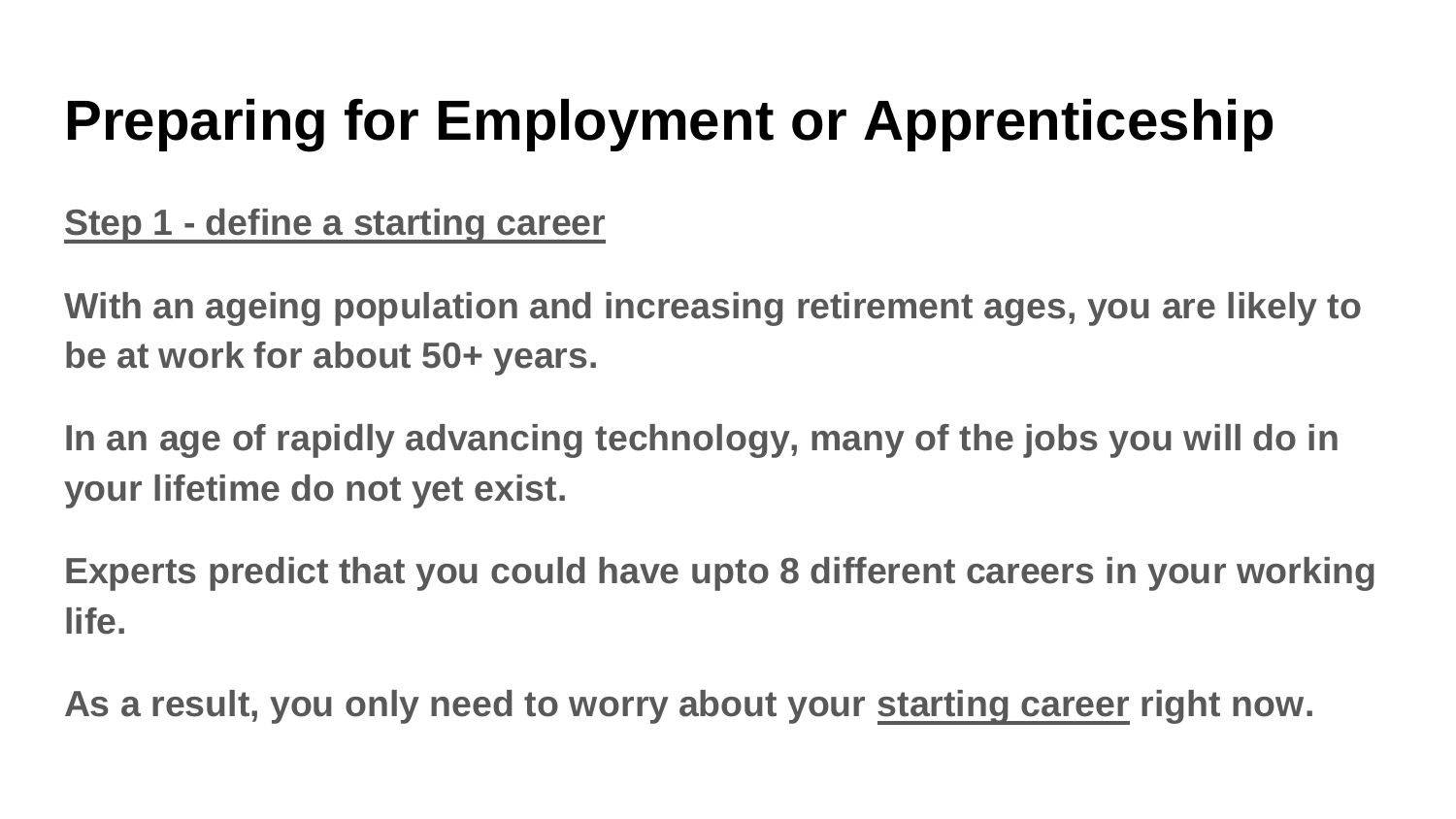**Step 2 - choose a starting career**

**The following might help you to choose:**

- **A family connection or contact**
- **A hobby or interest**
- **A geographical location**
- **Aptitude**

**A Morrisby Test can be a useful way to choose a suitable starting career:**

#### **[www.morrisby.com](http://www.morrisby.com)**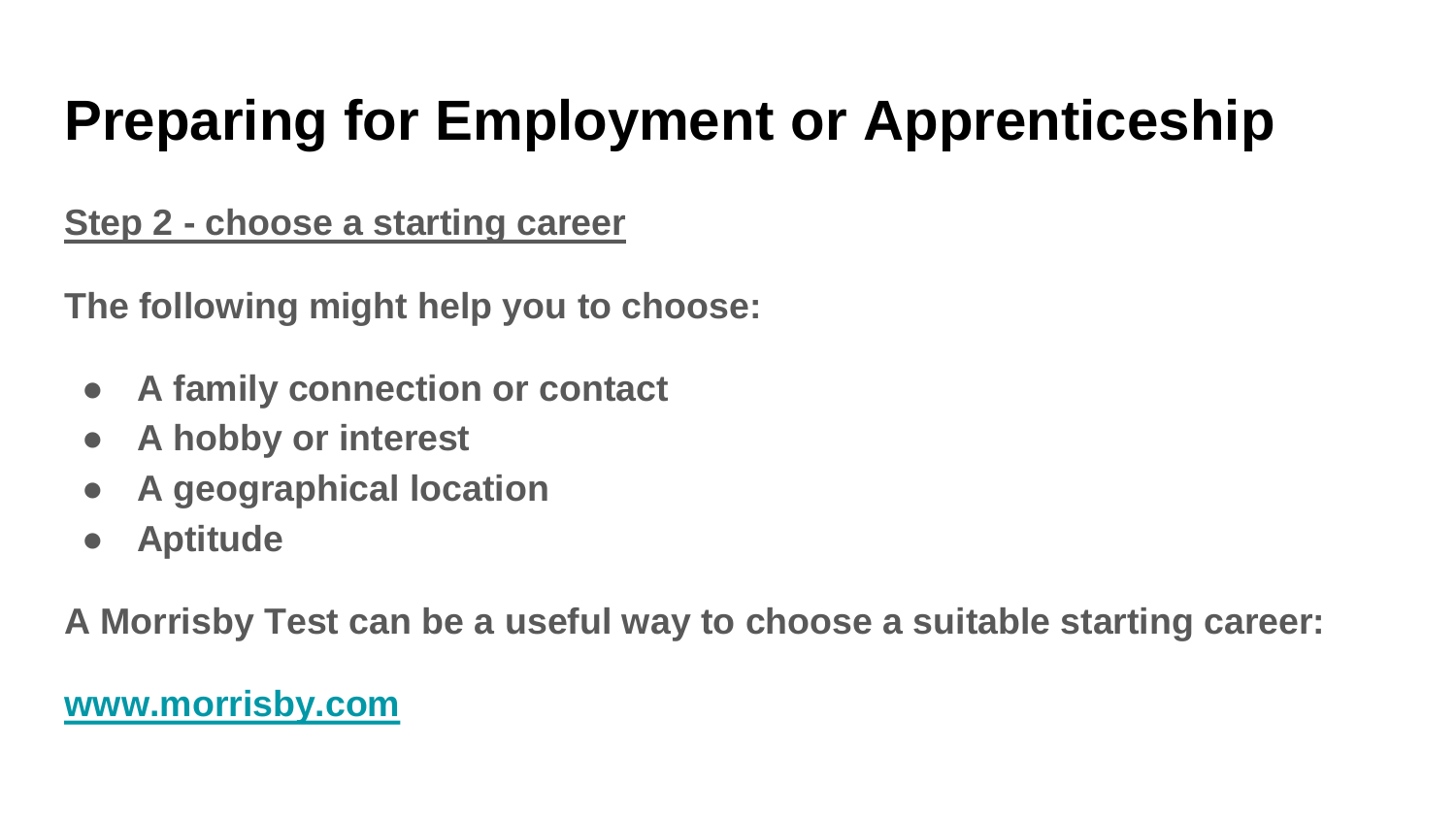**Step 3 - research a starting career**

**Start by reading these two excellent step-by-step guides:**

**<https://www.thebalance.com/steps-to-choosing-career-525506>**

**<https://www.careersadviceforparents.org/p/choosing-career-paths.html>**

**A brilliant website that can help you make informed decisions is <https://www.notgoingtouni.co.uk/> - they have everything from advice on routes into careers through to information about the huge variety of careers that are currently available.**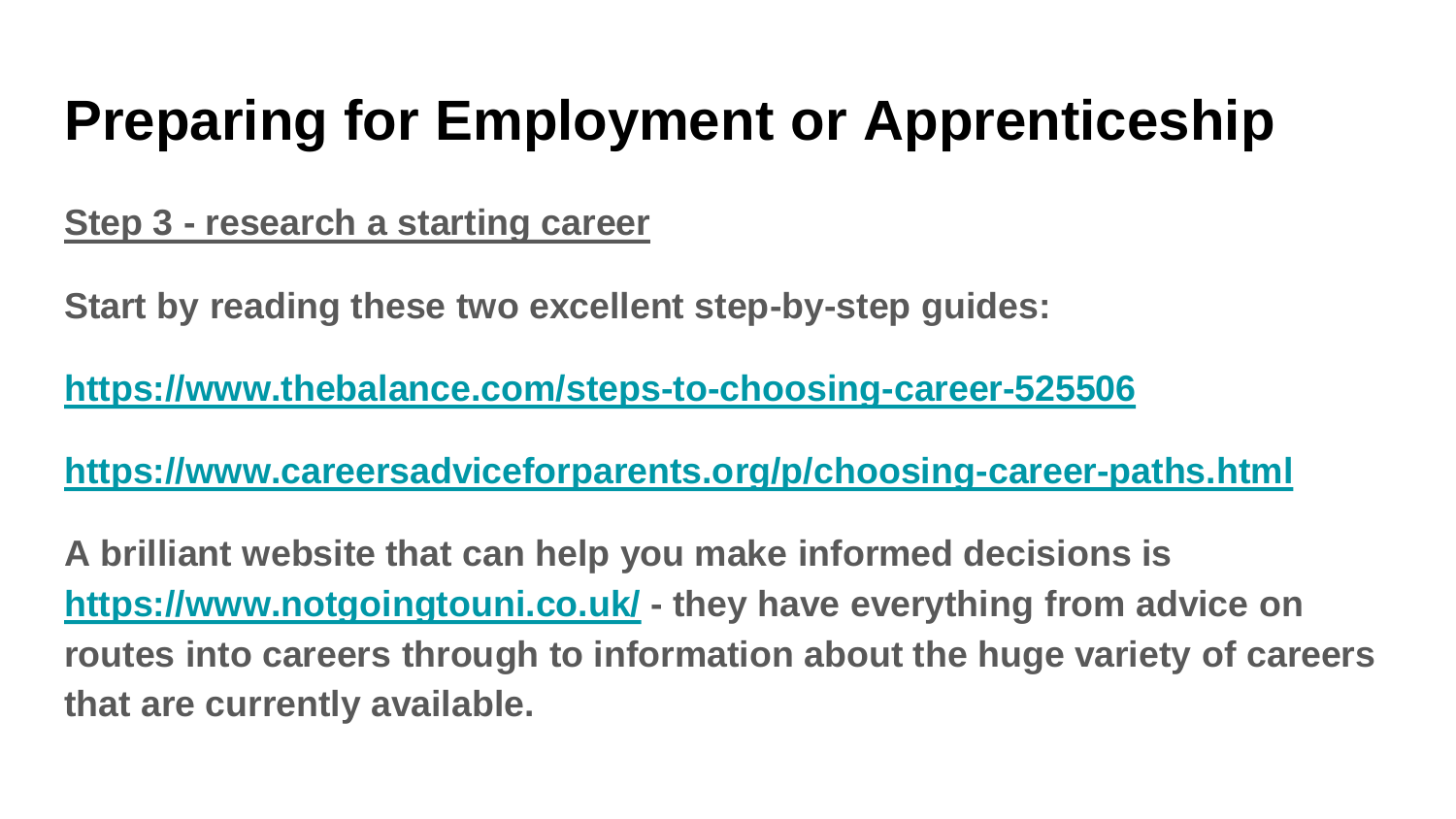**Step 4 - prepare for a starting career**

**What have you found out?**

**Do you need to study for longer than you had thought?**

**Would it be valuable to get some work experience?**

**Do you need to start working up some contacts?**

#### **MAKE A PLAN AND STICK TO IT!**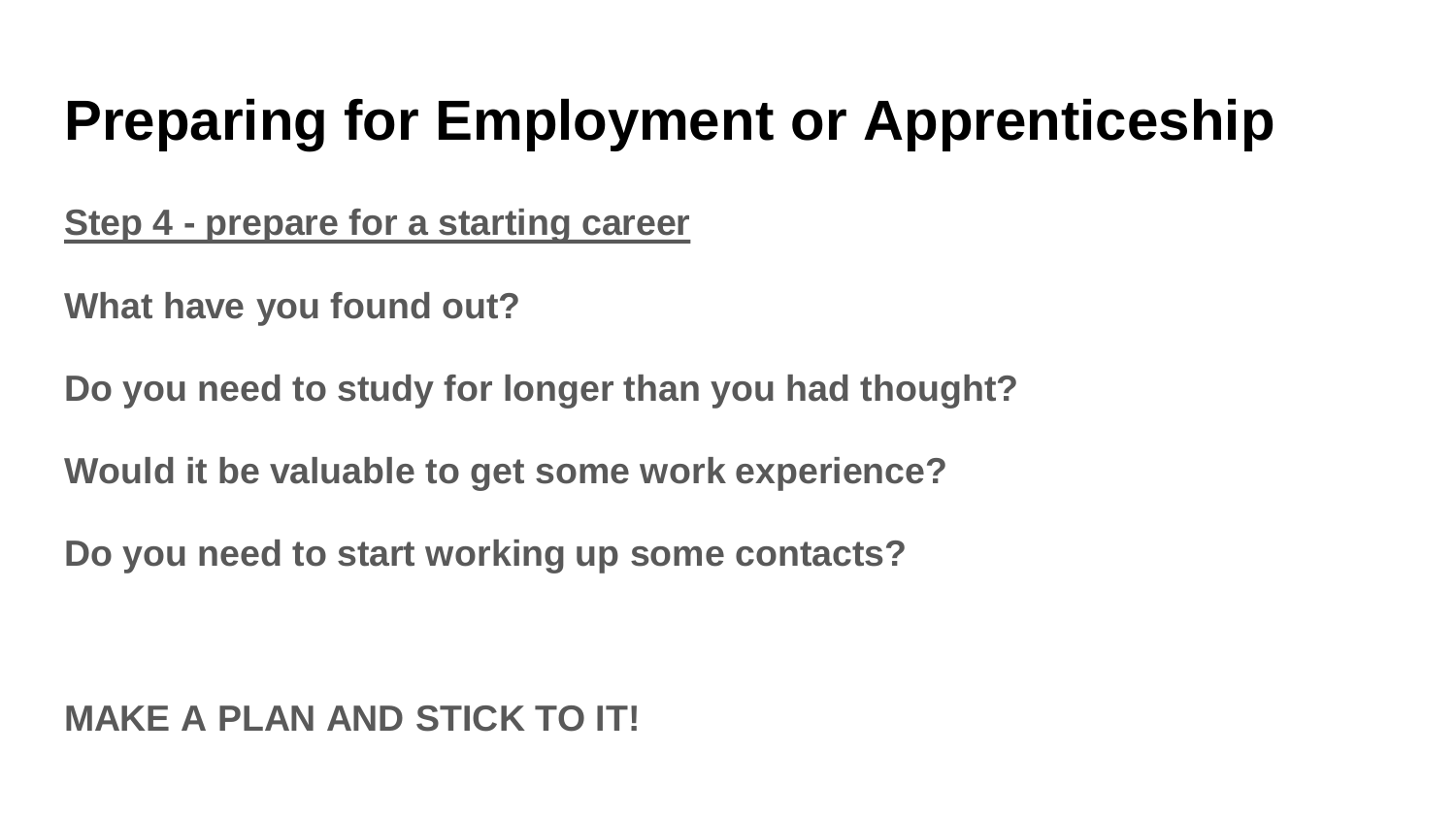### **Preparing for a Gap Year**

**There is no harm in taking a Gap Year - you will have been at school for 14 years by the end of Year 13 and may need a break!**

**You will also be at work for a very long time and this might be your only chance to have an adventure before you start work and acquire big family or financial commitments that will hinder your ability to 'drop out' for a while.**

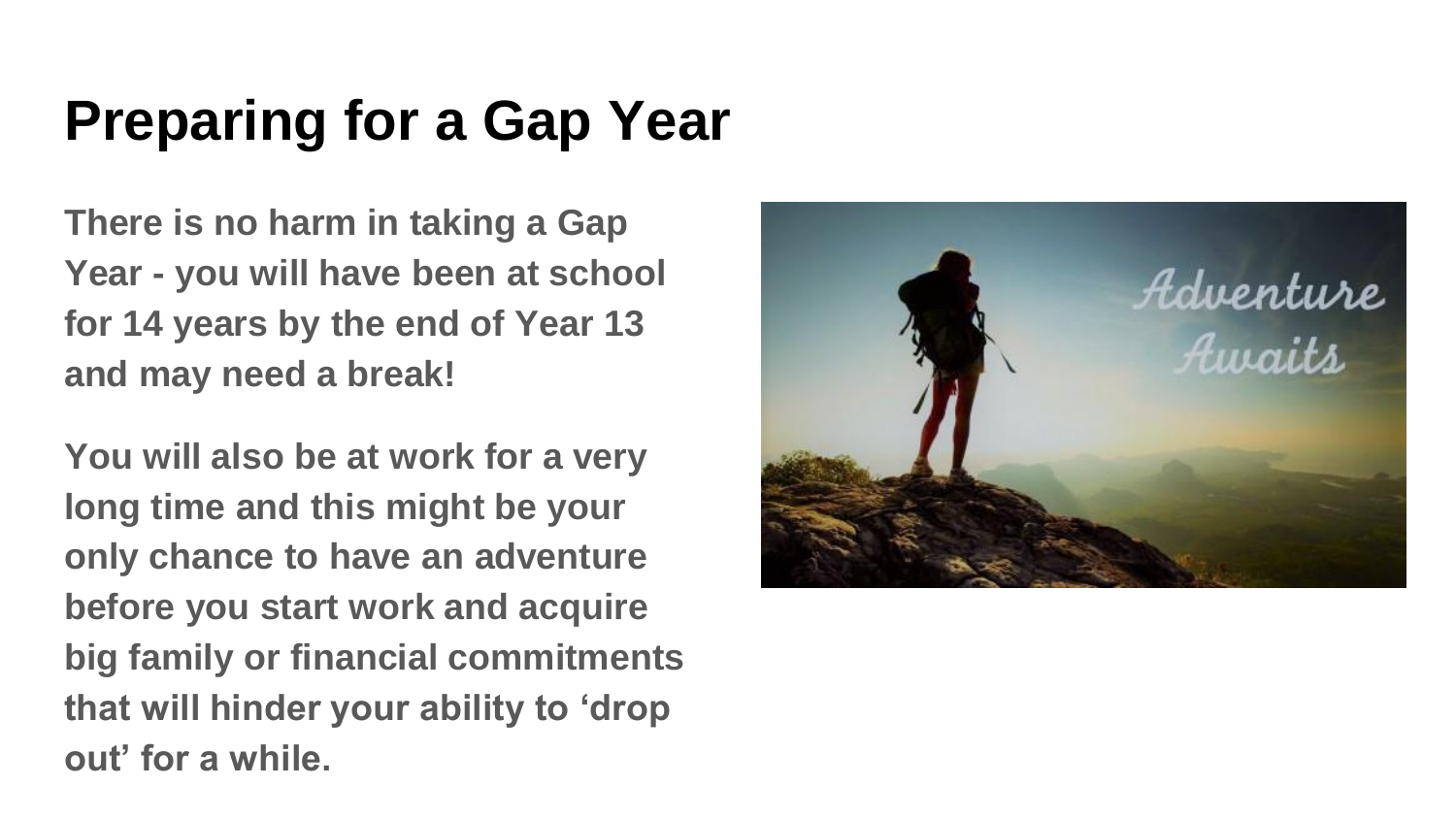## **Preparing for a Gap Year**

**Step 1 - work out how you want to spend your year**

**Do you have a passion or burning interest?**

**Do you want to stay in the UK or travel overseas?**

**Do you need to work for some of the year to finance your adventure?**

**MAKE A PLAN AND STICK TO IT!**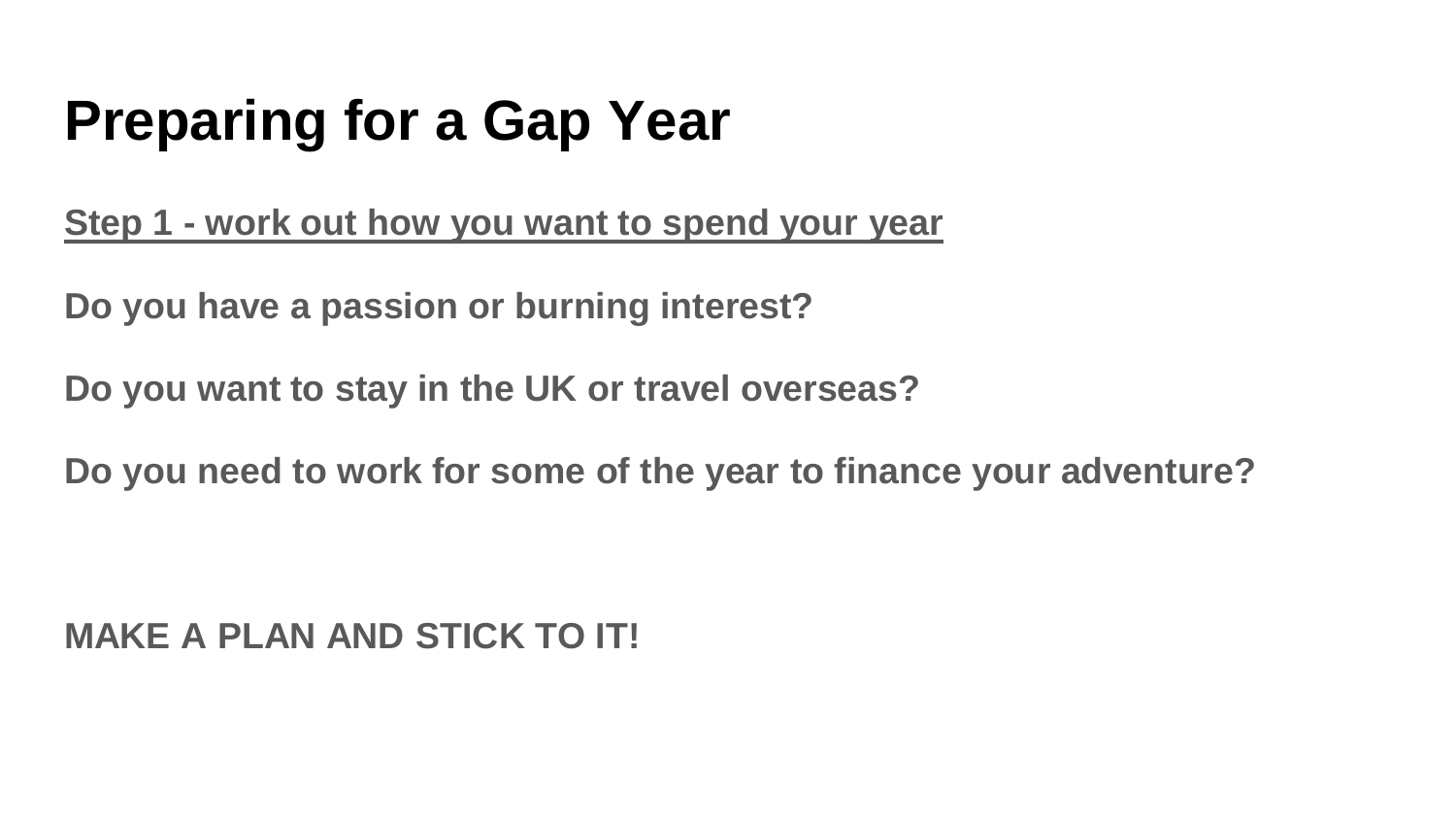## **Preparing for a Gap Year**

**Step 2 - work out who can help you to realise your plan**

**There are many organisations that exist to help students plan and fulfil a Gap Year:**

**[www.gapyear.com](http://www.gapyear.com)**

**[www.prospects.co.uk](http://www.prospects.co.uk)**

**[www.campamerica.co.uk](https://www.campamerica.co.uk/)**

**https://www.ucas.com/ucas/undergraduate/getting-started/alternatives[higher-education/gap-years-%E2%80%93-ideas-and-things-think-about](https://www.ucas.com/ucas/undergraduate/getting-started/alternatives-higher-education/gap-years-%E2%80%93-ideas-and-things-think-about)**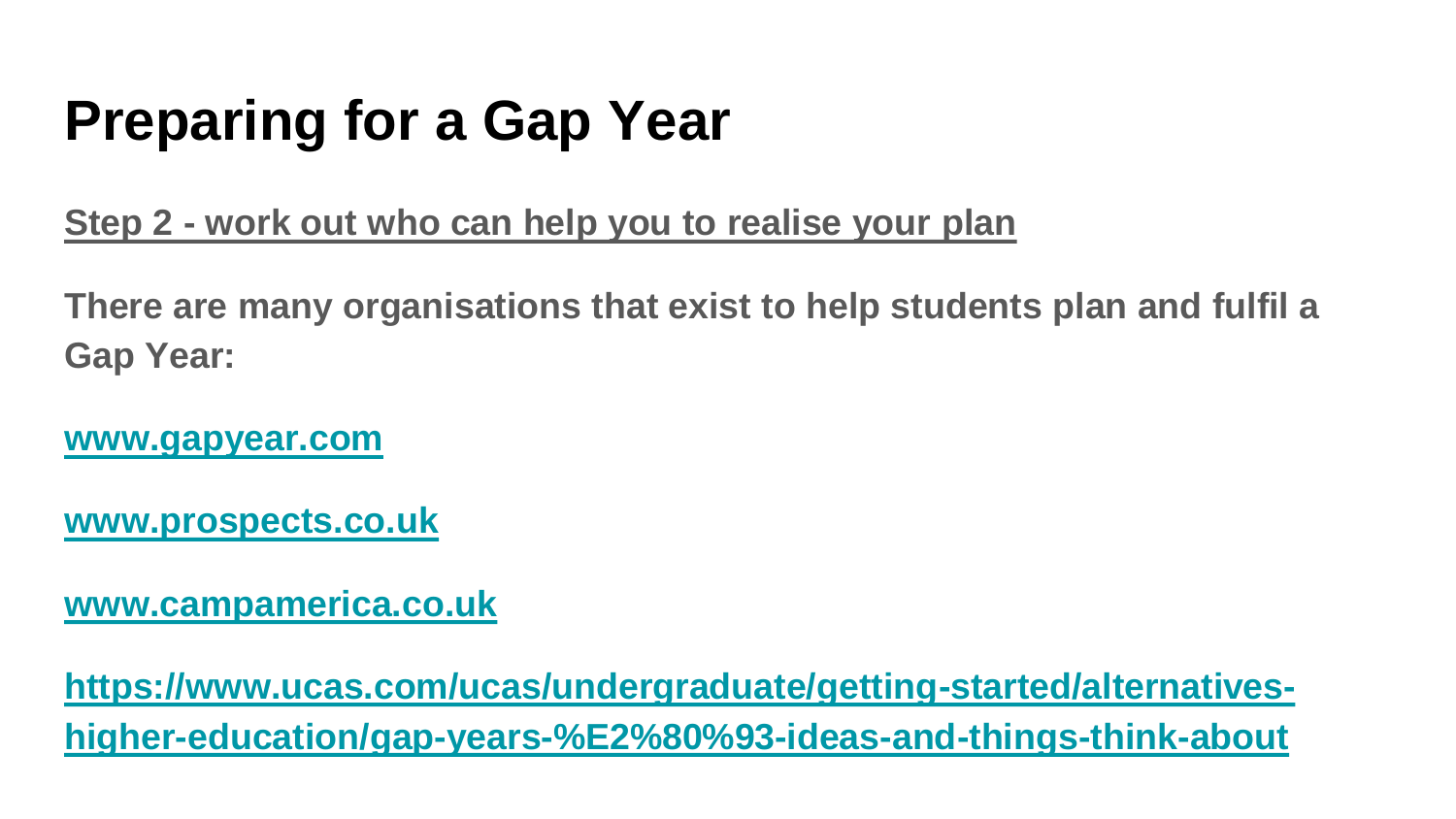### **Next Step: Make a plan and stick to it!**

**Whether you are thinking of employment, an apprenticeship or a gap year, it is really important that you make a plan now and work step-by-step through the plan to make sure that you realise your ambition.**

**Ask for help - your tutor, your teachers, your parents, your friends and your family will all be willing to help you prepare for any of these steps.**

**REMINDER: you should all be working on your personal statements, too you'll need a version of it to apply for employment, an apprenticeship or a gap year.**